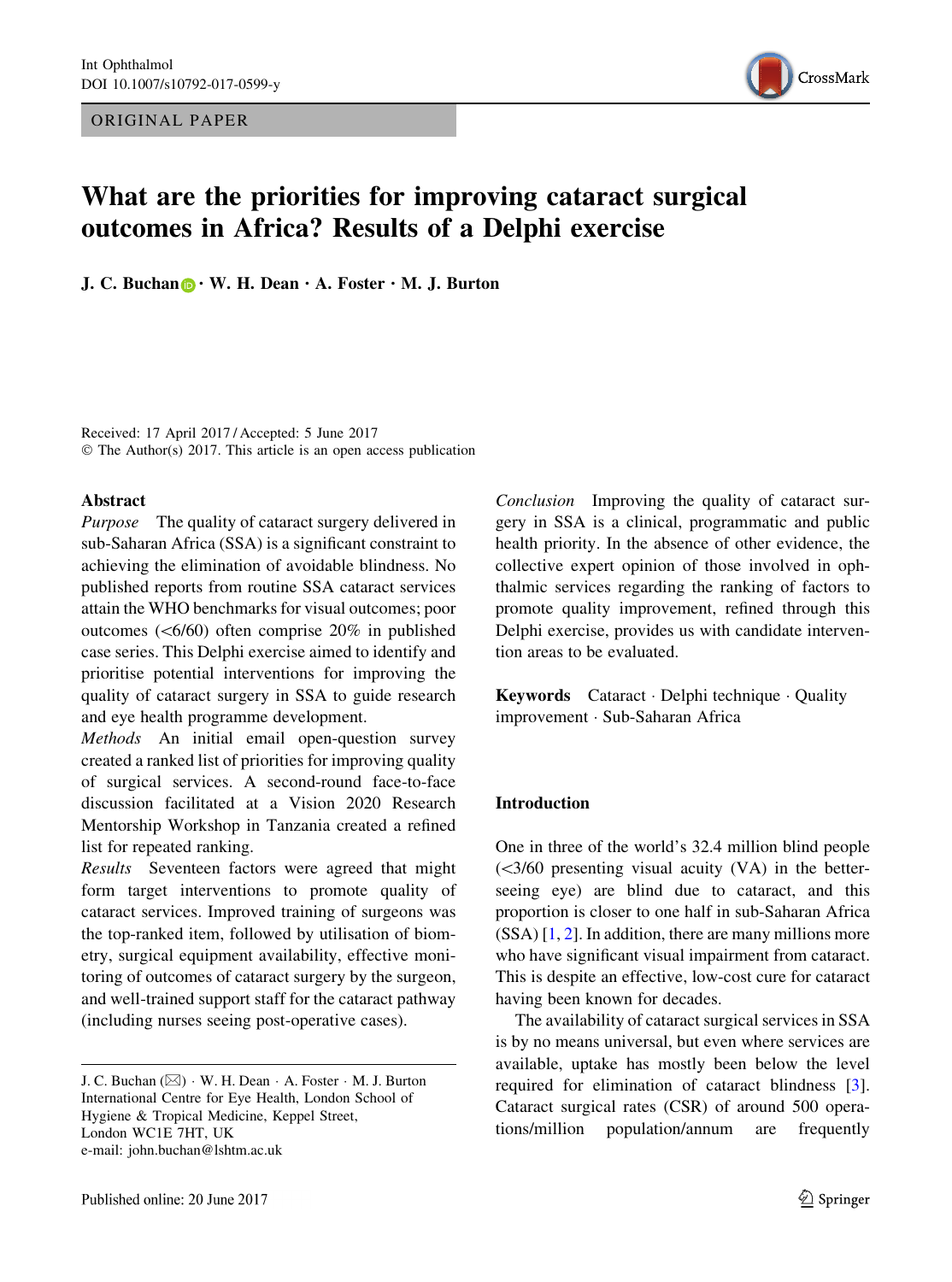reported, well below the target of 2000 that has been suggested by the World Health Organisation (WHO) [\[4](#page-4-0), [5](#page-4-0)]. A commonly cited barrier to acceptance of surgery is concern about poor outcomes from surgery amongst potential beneficiaries [\[6–9](#page-4-0)].

The WHO defines the quality of outcomes as "good" if the vision is 6/18 or better and "poor" if it is  $<$  6/60. WHO outcome quality targets have been set of  $>80\%$  "good" uncorrected outcome and/or 90% "good" best-corrected acuity,  $>4$  week post-operatively and a maximum of 5% having a ''poor'' outcome [\[10](#page-5-0)]. Although large case series have been published from higher volume settings, demonstrating 79% ''good'' uncorrected outcomes (by a single surgeon doing  $>1455$  adult cataracts per year) [[11\]](#page-5-0) and  $89\%$  best-corrected (in a unit doing  $>1800$ cataracts per year) [\[12](#page-5-0)], to our knowledge, there are no published series of cataract cases from routine African hospital services that attain the WHO benchmarks. Rates of ''poor'' outcomes typically sit over 20% (range 14.6–44% from a review of case series) [\[13](#page-5-0)]. This is not the experience of the rest of the world, with recent international studies showing that the proportion of poor outcomes is a particular problem for SSA [\[14,](#page-5-0) [15\]](#page-5-0).

If 20% of operated cataract cases fail to attain 6/60, it can be expected that this will generate some negative publicity in the general population that might then discourage uptake of surgery in an unhelpful feedback loop. Improving the quality of surgery on offer in SSA is therefore critical to the goal of increasing the quantity of surgery being performed and the reduction in cataract blindness.

There is an established link between the volume of surgery performed by a surgeon and the outcomes of surgery; the largest published study reported an eightfold increase in the complication rate for the least active surgeons (50–250 cataracts per year) when compared to the most active  $(>1000$  cataracts per year) [\[16](#page-5-0)].

In grading systems of the quality of evidence, "expert opinion" is considered the poorest quality source [\(www.cebm.net/oxford-centre-evidence](http://www.cebm.net/oxford-centre-evidence-based-medicine-levels-evidence-march-2009)[based-medicine-levels-evidence-march-2009](http://www.cebm.net/oxford-centre-evidence-based-medicine-levels-evidence-march-2009)). However, where the evidence base is weak it may be the only option or at least offer a starting point to those wishing to further develop the evidence base.

To improve upon an unrefined "expert opinion", the Delphi method provides a structured communication methodology that utilises a group of experts to predict or prioritise variables in an iterative process [[17\]](#page-5-0). Its use in health care and research is increasing, and in the ophthalmic literature, it has been used to select clinical indicators for evaluation of disease progression and to guide selection of outcome measures by international research communities [\[18–20](#page-5-0)].

Given cataract's pre-eminence as a global cause of blindness, there is a relative paucity of studies exploring interventions to improve outcomes in lowand middle-income countries. The purpose of this study was to generate consensus, using a Delphi process, around what factors might have the strongest influence on the outcomes of surgery and therefore form appropriate focuses for intervention.

## **Methods**

The population of experts we sought to draw from were those with clinical, programme management and research experience within SSA. To provide a greater breadth of experience and background to give a broader range of perspectives, we also included experts with experience in ophthalmic service delivery development and surgical training in SSA, but who currently work in non-African health systems.

A Vision 2020 Research Mentorship Workshop had been arranged in Moshi, Tanzania, in January 2017. There were 20 delegates from several ophthalmology training centres in Tanzania, Kenya and Uganda, within the College of Ophthalmologists of East, Central and Southern Africa (14), International Centre for Eye Health at the London School of Hygiene & Tropical Medicine (5), UK National Health Service (1) and the Royal College of Ophthalmologists UK (1). This therefore provided a diverse and experienced group to participate in this exercise.

The first round of the process was undertaken through an email survey. Delegates were emailed in advance of the meeting by an external administrator.

The rationale was stated by explaining that ''Many involved with providing cataract surgery in sub-Saharan Africa find that the WHO benchmarks for visual outcomes are difficult to attain. In order to identify interventions that will help improve outcomes, we would be grateful for your opinion regarding what areas most need attention.''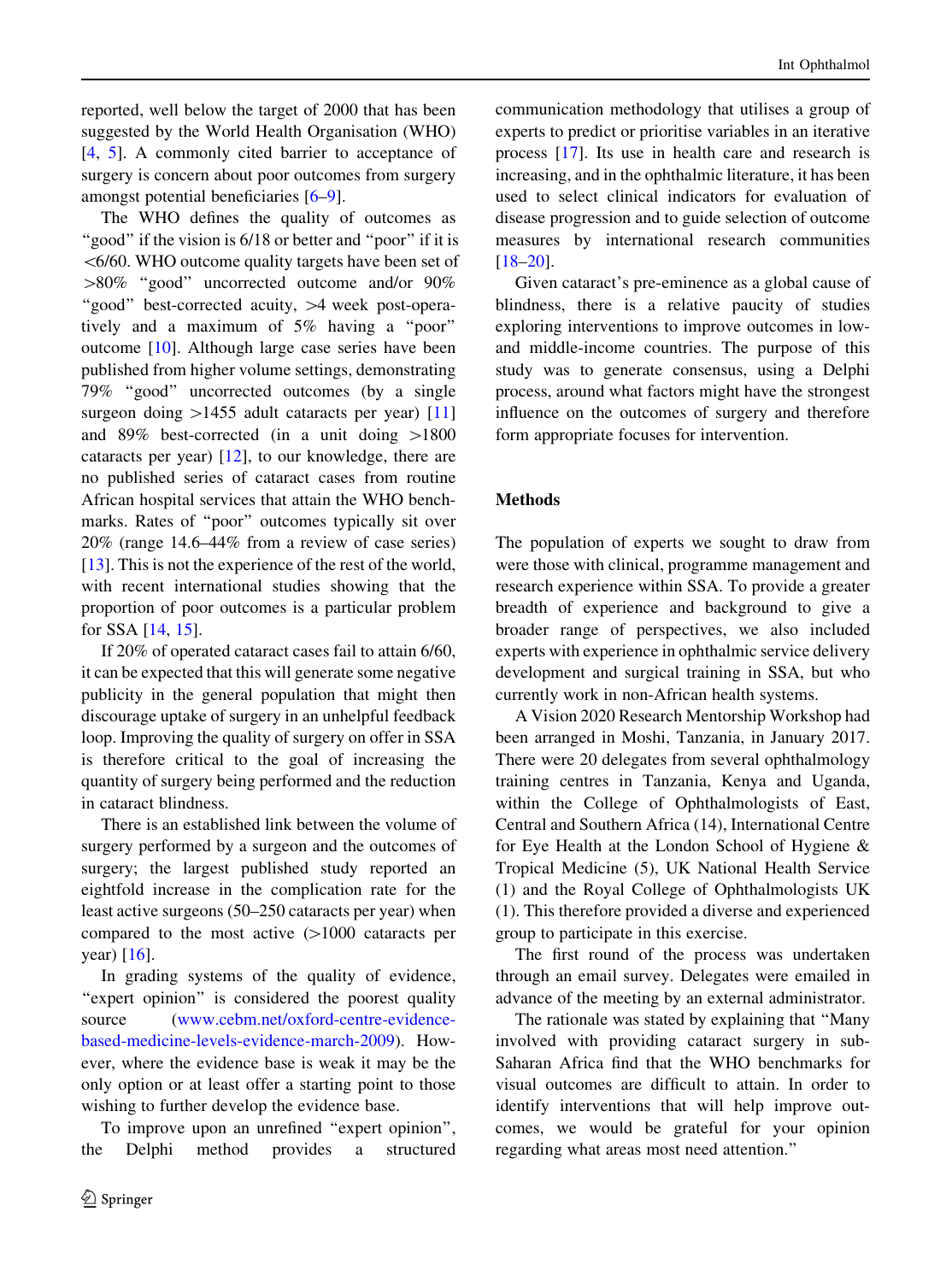Delegates were posed an open question: ''What changes can you suggest that would improve the quality of cataract surgery and the patient outcomes in your country? This is not specifically looking for changes you would like to see your own eye department, but for anyone currently offering cataract surgery in your country (the changes you suggest could relate to any part of the programme from the training of surgeons, management of hospitals or community-based services, equipment, the surgical techniques themselves or any aspect of clinical care before, during or after the surgery—anything you think will improve outcomes for patients)''.

Delegates were asked to rank their responses from the most important factor to the least important. The responses were emailed to an administrator, who removed identifying information, so that anonymity in response analysis was both perceived and achieved. Responses were collated by a researcher who was not taking part in the subsequent face-to-face round. No contributor's response was therefore identifiable. The lists of factors received were then themed and similar responses coalesced and scored. From each candidate's list, 10 points were allocated to the factor deemed most important, 9 points for the second placed factor, 8 points for the third and so on; no candidate offered more than 10 suggestions. Points were then totalled and a first-round ranking generated.

In the next stage of the Delphi process, the list was presented to the delegates for plenary discussion and refinement prior to the second iteration of grading. The discussion was facilitated in a face-to-face session to consider each factor in turn.

After the discussion, delegates were then asked to grade factors on the refined list from most important to least important. These ranked responses were then again collated, scored and analysed.

#### Results

The first-round open-question email survey produced suggestions from 7 of the 18 people surveyed (response rate 39%). Two researchers involved in this study were excluded from the list of 20 delegates. The responses were synthesised into 18 proposed factors that, if developed, were perceived to ''be contributory to the provision of good-quality cataract surgery''. The ranked factors are listed in Table [1](#page-3-0).

During the facilitated discussion, two factors (''biometry'' and ''availability of a broad range of low-cost intra-ocular lenses (IOL)'') were amalgamated as one without the other has little meaning. No factor was discarded outright, and no new factors were proposed at the meeting. Following discussion, the facilitator distributed lists of factors, and responses were obtained from 12 of the 14 delegates (response rate 86%). Allocation of points was again undertaken. The 12 delegates each independently ordered the factors from most important to least important. The most important was given a score of 17, incrementing 1 point less for each subsequent factor listed. A maximum score of 204 was therefore possible, as shown in Table [2](#page-3-0). In each round of the process, the majority of respondents were African clinicians working currently in SSA, and the respondents not currently resident in SSA had each lived a minimum of 5 years in SSA and were all currently actively engaged in SSA ophthalmic research or clinical service development.

#### Discussion

Progress towards elimination of cataract blindness as a public health problem in SSA has been slow. The quantity of cataract surgery being performed is still inadequate, and the quality of the surgical service across the continent is believed to be below WHO benchmarks for the visual outcomes of surgery in routine service provision [\[3](#page-4-0), [13](#page-5-0)].

Evidence from research has led to few candidate interventions to improve the outcomes of surgery. Some interventions, such as routine use of an intraocular lens, have been widely taken up [\[21](#page-5-0)]. Others, such as surgeons monitoring their outcomes [\[10](#page-5-0), [12](#page-5-0), [22–24\]](#page-5-0), the use of intra-cameral cefuroxime as prophylaxis against endophthalmitis [\[25](#page-5-0)] or the routine use of biometry [\[3](#page-4-0)], have not been so widely adopted in SSA. Biometry utilisation, which is standard in the majority of the world, has not been introduced systematically in SSA by either governments or non-governmental partners, and the contextualised prospective evidence base to drive implementation is lacking.

The underlying assumption of this study is that those involved with service provision have insight into which factors will actually lead to improved surgical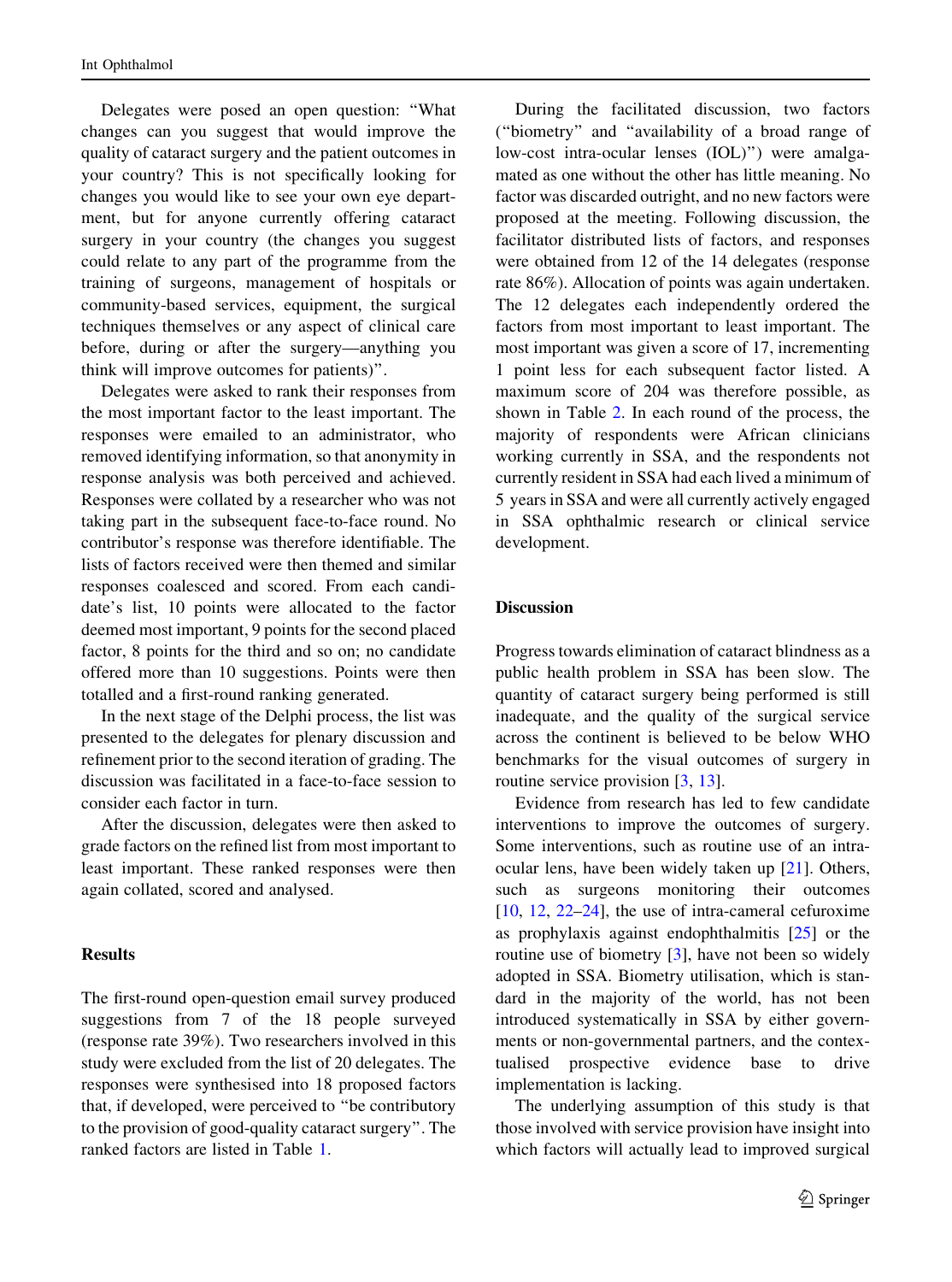<span id="page-3-0"></span>Table 1 First-round scoring of factors perceived to be important to high-quality cataract services

| Proposed factor to improve the quality of cataract surgery and patient outcomes                   | Cumulative score |  |
|---------------------------------------------------------------------------------------------------|------------------|--|
| Biometry                                                                                          | 40               |  |
| Well-trained surgeons                                                                             | 39               |  |
| Equipment (non-consumable) such as cataract sets/microscopes                                      | 34               |  |
| Effective monitoring of outcomes of cataract surgery by the surgeon                               | 32               |  |
| High volumes of patients (e.g. from outreach programs, community referral networks)               | 22               |  |
| Consumables (e.g. viscoelastics, trypan blue)                                                     | 21               |  |
| Well-trained support staff for cataract pathway (including nurses seeing post-operative cases)    | 20               |  |
| Refresher training available to surgeons (e.g. wet labs)                                          | 17               |  |
| Post-operative refraction/monitoring of refractive outcomes                                       | 14               |  |
| Availability of broad range of low-cost IOL                                                       | 14               |  |
| Opportunity for anonymous feedback from patients to their cataract surgeon                        | 10               |  |
| External (e.g. MOH) monitoring of cataract surgical outcomes                                      | 9                |  |
| Fixed facilities (well-functional base operating theatre)                                         | 9                |  |
| Vitrector                                                                                         | 8                |  |
| Proper case selection                                                                             |                  |  |
| Increase number of sub-specialised ophthalmologists (e.g. VR surgeons to deal with complications) | 9                |  |
| Close follow-up                                                                                   | 5                |  |
| Patient education                                                                                 | 4                |  |

|  |  |  |  |  |  | Table 2 Second-round scoring of factors perceived to be important to high-quality cataract services |  |  |
|--|--|--|--|--|--|-----------------------------------------------------------------------------------------------------|--|--|
|--|--|--|--|--|--|-----------------------------------------------------------------------------------------------------|--|--|

| Rank | Proposed factor to improve the quality of cataract surgery and patient outcomes                   |     |  |  |  |
|------|---------------------------------------------------------------------------------------------------|-----|--|--|--|
| 1    | Improved training of surgeons                                                                     | 196 |  |  |  |
| 2    | Biometry                                                                                          | 182 |  |  |  |
| 3    | Equipment (non-consumable) (e.g. cataract instruments/microscopes)                                | 173 |  |  |  |
| 4    | Effective monitoring of outcomes of cataract surgery by the surgeon                               | 158 |  |  |  |
| 5    | Well-trained support staff for cataract pathway (including nurses seeing post-operative cases)    | 152 |  |  |  |
| 6    | Post-operative refraction/monitoring of refractive outcomes                                       | 138 |  |  |  |
| 7    | Fixed facilities (well-functional base operating theatre)                                         | 131 |  |  |  |
| 8    | Consumables (e.g. viscoelastics, trypan blue)                                                     | 129 |  |  |  |
| 9    | Proper case selection                                                                             | 128 |  |  |  |
| 10   | High volumes of patients (e.g. community referral networks/outreach)                              | 126 |  |  |  |
| 11   | Refresher training available to surgeons (wet labs)                                               | 105 |  |  |  |
| 12   | Vitrector                                                                                         | 95  |  |  |  |
| 13   | Close follow-up                                                                                   | 92  |  |  |  |
| 14   | Patient education                                                                                 | 88  |  |  |  |
| 15   | Opportunity for anonymous feedback from patients to their surgeon                                 | 83  |  |  |  |
| 16   | External (e.g. MOH) monitoring of cataract surgical outcomes                                      | 81  |  |  |  |
| 17   | Increase number of sub-specialised ophthalmologists (e.g. VR surgeons to deal with complications) | 79  |  |  |  |

quality that patients will regard as better. Regardless of the validity of that assumption, research agendas might be considered to have greater chance of translating into behavioural change if they reflect the priorities perceived by those working within the healthcare systems where development is desired.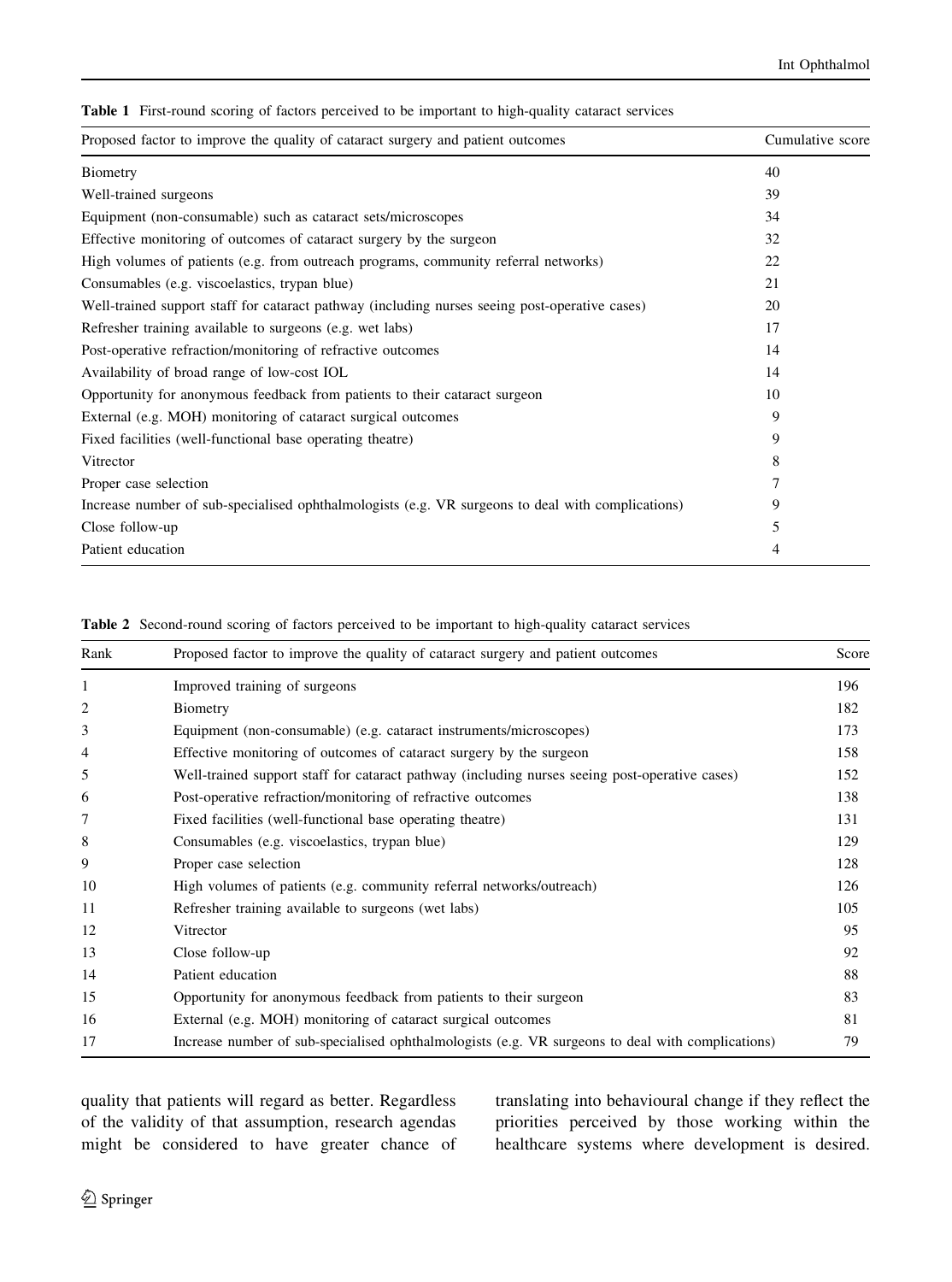<span id="page-4-0"></span>This Delphi exercise provides a prioritised list of factors, proposed and refined by those active in eye healthcare research and service delivery in SSA, for consideration as the most relevant interventions to be evaluated to improve the objective visual outcomes and patient-reported outcome measures of cataract surgery.

The majority of suggested factors would be targeted at the individual hospital level. Improved surgical training, however, would need engagement of training institutions and universities, and it may be that national Ministry of Health level implementation of the suggested routine monitoring of cataract surgical outcomes helps drive a culture of quality improvement that encourages investigation into other effective interventions.

This is a matter of public health importance. If a cataract surgical rate of 500 is applied to an SSA population of around 800 million, 400,000 operations would be performed annually. However, if 20% of these experience *poor* outcomes ( $\lt$  6/60), then 80,000 people are left worse than 6/60 after cataract surgery, each of whom will likely negatively influence the decision-making of other blind people considering whether or not to present for surgery.

The effort towards improving outcomes is aimed at moving SSA surgical outcomes towards the WHO benchmark of 90% best-corrected good outcome (6/18 or better) and  $\lt5\%$  poor outcome ( $\lt6/60$ ). If achieved across the continent, this would then reduce the number of people  $\langle 6/60 \text{ post-operatively from } 80,000 \rangle$ to 20,000. Before scaling up the volume of surgery being performed, improving the outcomes reported by cataract surgical services is highly desirable.

Funding The Vision 2020 Research Mentorship Workshop was funded by a Grant from British Council for the Prevention of Blindness. JCB's salary is supported by the Queen Elizabeth Diamond Jubilee trust through the Commonwealth Eye Health Consortium. MJB is supported by the Wellcome Trust (Grant No. 098481/Z/12/Z). The sponsors had no role in the design or conduct of this research.

#### Compliance with ethical standards

Conflict of interest All authors certify that they have no affiliations with or involvement in any organisation or entity with any financial interest (such as honoraria; educational grants; participation in speakers' bureaus; membership, employment, consultancies, stock ownership or other equity interest; and expert testimony or patent-licensing arrangements) or non-financial interest (such as personal or professional relationships, affiliations, knowledge or beliefs) in the subject matter or materials discussed in this manuscript.

Ethical approval The Research Governance & Integrity Office of the London School of Hygiene and Tropical Medicine informed us that the requirement for ethical approval was waived for this study which involved neither patients nor patient data.

Informed consent Consent to participation in the initial email survey was implied by participation, which was anonymised by the use of an external administrator to manage email responses, entirely voluntary and optional with no link to any future opportunity. Informed verbal consent was obtained from all individual participants included in the second round of the study.

Open Access This article is distributed under the terms of the Creative Commons Attribution 4.0 International License ([http://](http://creativecommons.org/licenses/by/4.0/) [creativecommons.org/licenses/by/4.0/\)](http://creativecommons.org/licenses/by/4.0/), which permits unrestricted use, distribution, and reproduction in any medium, provided you give appropriate credit to the original author(s) and the source, provide a link to the Creative Commons license, and indicate if changes were made.

### References

- 1. Pascolini D, Mariotti SP (2012) Global estimates of visual impairment: 2010. Br J Ophthalmol 96(5):614–618
- 2. Bourne RR, Stevens GA, White RA, Smith JL, Flaxman SR, Price H et al (2013) Causes of vision loss worldwide, 1990–2010: a systematic analysis. Lancet Glob Health 1(6):e339–e349
- 3. Lewallen S, Schmidt E, Jolley E, Lindfield R, Dean WH, Cook C et al (2015) Factors affecting cataract surgical coverage and outcomes: a retrospective cross-sectional study of eye health systems in sub-Saharan Africa. BMC ophthalmol 15:67
- 4. Lecuona K, Cook C (2011) South Africa's cataract surgery rates: why are we not meeting our targets? S Afr Med J (Suid-Afrikaanse tydskrif vir geneeskunde) 101(8):510–512
- 5. Lewallen S, Williams TD, Dray A, Stock BC, Mathenge W, Oye J et al (2010) Estimating incidence of vision-reducing cataract in Africa: a new model with implications for program targets. Arch Ophthalmol 128(12):1584–1589 (Chicago, Ill: 1960)
- 6. Briesen S, Geneau R, Roberts H, Opiyo J, Courtright P (2010) Understanding why patients with cataract refuse free surgery: the influence of rumours in Kenya. Trop Med Int Health 15(5):534–539
- 7. Adepoju FG, Adekoya BJ, Ayanniyi AA, Olatunji V (2012) Poor cataract surgical output: eye care workers perspective in north central Nigeria. Niger J Clin Pract 15(4):408–414
- 8. Rotchford AP, Rotchford KM, Mthethwa LP, Johnson GJ (2002) Reasons for poor cataract surgery uptake—a qualitative study in rural South Africa. Trop Med Int Health 7(3):288–292
- 9. Syed A, Polack S, Eusebio C, Mathenge W, Wadud Z, Mamunur AK et al (2013) Predictors of attendance and